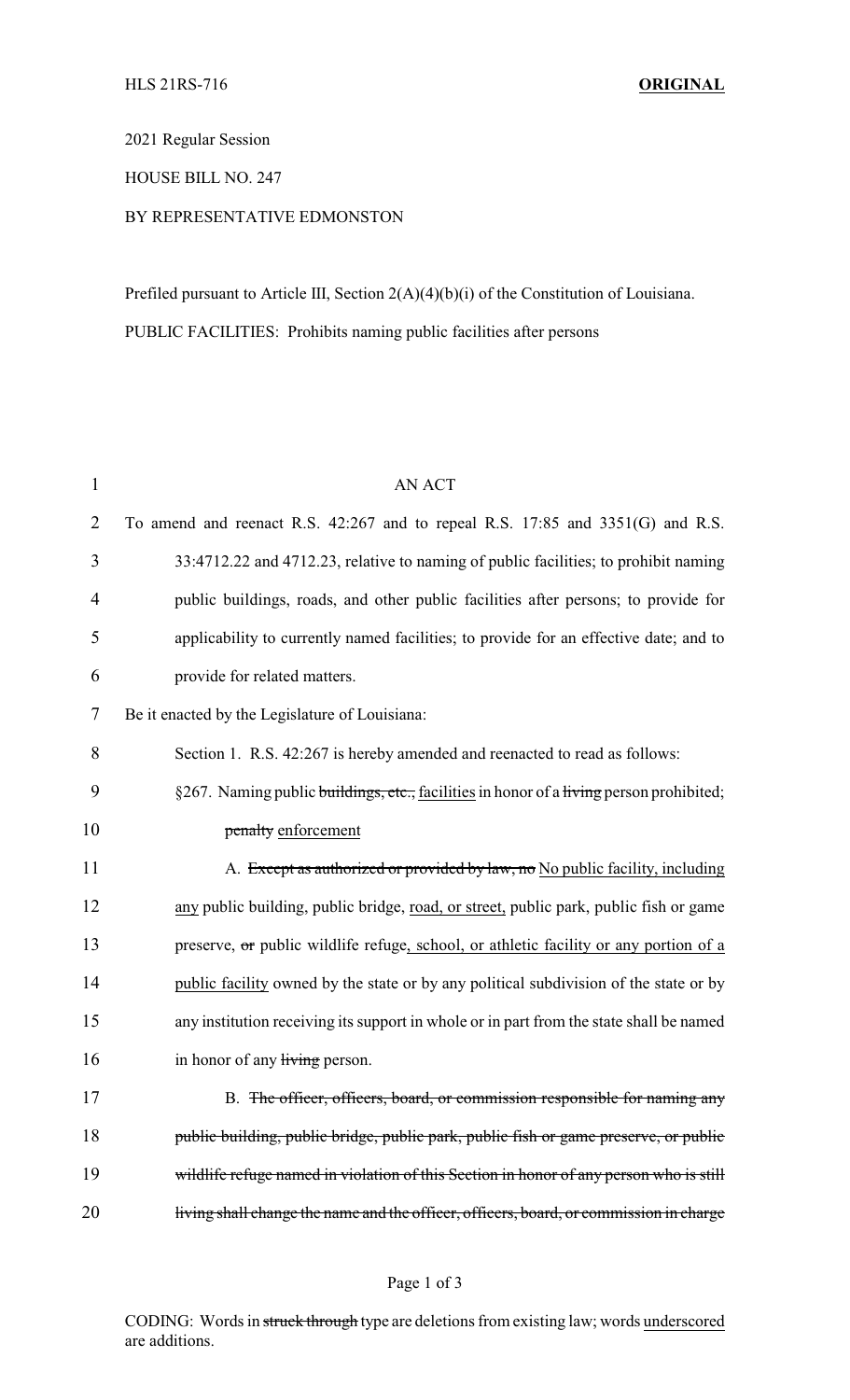| $\mathbf{1}$ | of such building, bridge, park, preserve, or refuge shall destroy, deface, or remove   |
|--------------|----------------------------------------------------------------------------------------|
| 2            | all plaques, signs, or other evidence of the name of such person appearing on the      |
| 3            | premises thereof. No officer, agency, governing authority, board, or commission is     |
| 4            | required by this Section to change the name of a public facility that was named in     |
| 5            | honor of a person prior to July 1, 2022. However, if the name of a facility is changed |
| 6            | on or after July 1, 2022, the officer, governing authority, board, or commission shall |
| 7            | comply with Subsection A of this Section in selecting a new name.                      |
| 8            | C. Any person may commence a suit in the district court for the parish in              |
| 9            | which the building, bridge, park, preserve, or refuge facility is located for          |
| 10           | mandamus, injunctive, or declaratory relief to require compliance with the provisions  |
| 11           | of this Section, together with reasonable attorney fees and costs.                     |
| 12           | Section 2. R.S. 17:85 and 3351(G) and R.S. 33:4712.22 and 4712.23 are hereby           |
| 13           | repealed in their entirety.                                                            |
| 14           | Section 3. This Act shall become effective on July 1, 2022.                            |

## DIGEST

The digest printed below was prepared by House Legislative Services. It constitutes no part of the legislative instrument. The keyword, one-liner, abstract, and digest do not constitute part of the law or proof or indicia of legislative intent. [R.S. 1:13(B) and 24:177(E)]

HB 247 Original 2021 Regular Session Edmonston

Abstract: Prohibits state agencies and local governments from naming buildings, roads, and other facilities after persons.

Present law prohibits naming a public building, public bridge, public park, public fish or game preserve, or public wildlife refuge owned by the state or by any political subdivision of the state or by any institution receiving support from the state in honor of a *living* person.

Proposed law prohibits naming such facilities after *any* person and also makes the prohibition specifically applicable to roads, streets, schools, and athletic facilities and any portion of a public facility covered by present law or proposed law.

Present law requires that the name of any facility named in violation of present law be changed.

Proposed law provides that proposed law does not require that the names of facilities named after persons prior to July 1, 2022, be changed. However, requires that if the name of a facility is changed, the new name shall comply with proposed law.

Present law authorizes any person to commence a suit in district court for mandamus, injunctive, or declaratory relief to require compliance with the provisions of present law